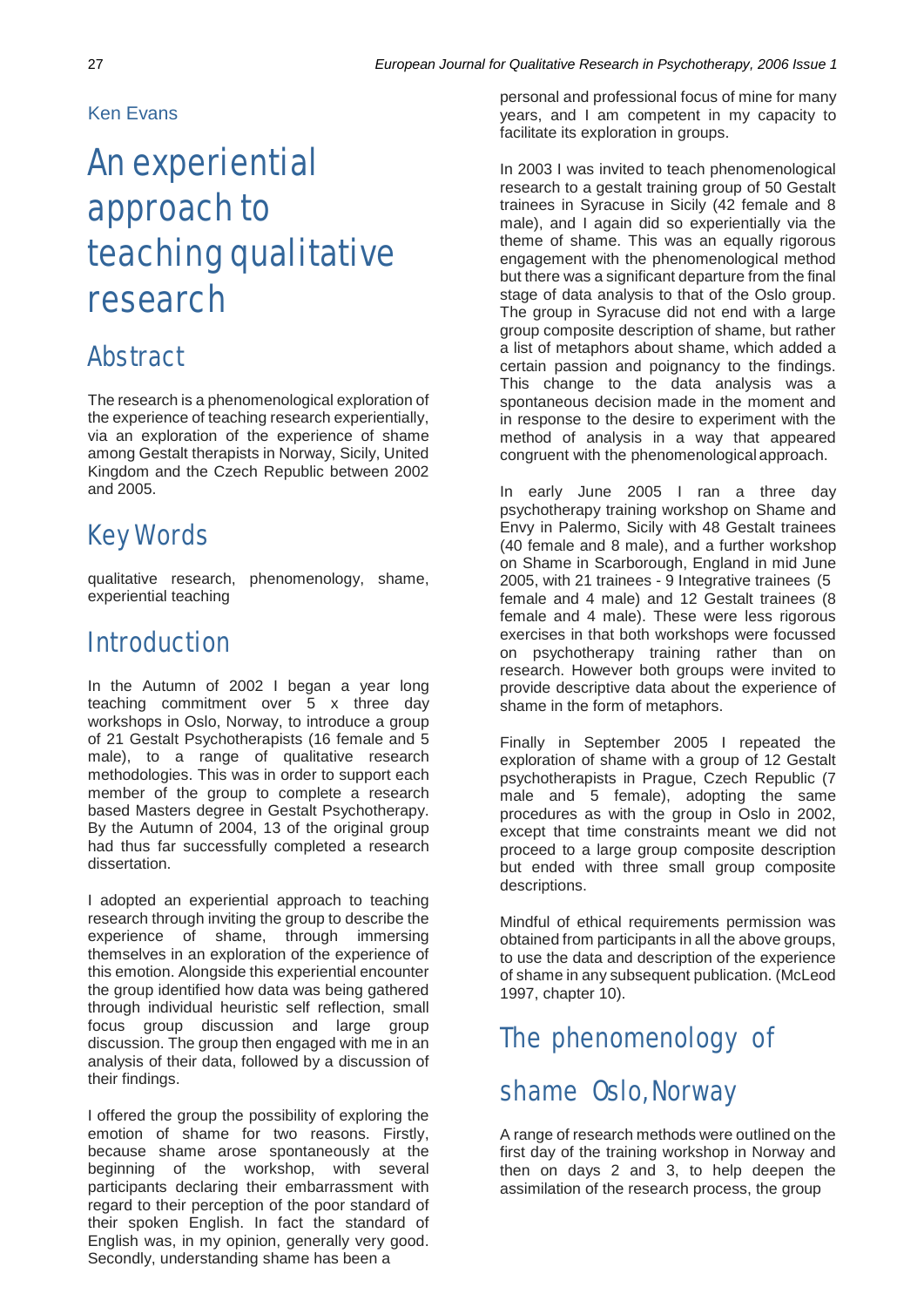agreed to engage in phenomenological research via an exploration of the experience of shame.

In his review of the wide range of research methodologies that support a Gestalt perspective Barber includes phenomenology as an approach that explores experiential ways of knowing (Barber, 2002). According to McLeod "the aim of phenomenological investigation is to illuminate the totality of how some event or human action can be perceived and described." (McLeod, 1997: p.90). The phenomenological method thus supported the aim of capturing the 'essence' of the participants or co-researchers subjective experience of shame rather than through some external objective reality. "Perls saw Gestalt as the only therapy based on purely phenomenological principles" (Clarkson 1989: p.3). Phenomenology seeks the truth or source of knowledge by concentrating on immediate experience shorn of the assumptions of presuppositions (Cohen and Manion, 1994). It is essential that any approach to research be compatible with the philosophies and values underpinning a psychotherapy approach. Thus the group of Gestalt therapists in Norway engaged in a research methodology that supported the integrity of the therapeutic method.

Shame only really began to significantly impact the psychotherapy profession from the mid 1980's following publications by Kaufman,1980; Wurmser, 1981; Nathanson, 1987 and Morrison, 1987. The 1990's saw publications written from a Gestalt perspective, notably Evans (1994) and Wheeler (1995, 1997). All these publications tended to the view that shame is commonly experienced as a basic flaw at the core of a person, accompanied by feelings of worthlessness and a sense of wrongness, "an inner revulsion against one's own existence" (Evans: 1994, p103)

Over the next two day encounter with shame the group thoroughly immersed themselves in the exploration:

- Working self reflexively on their own, by allowing thoughts and feelings to emerge, and then writing down key phrases or words to describe how shame was experienced and what it meant for each of them.
- They then shared and deepened this experience by discussing with others in four separate small focus groups what was emerging for each of them (Morgan 1993).
- At appropriate moments they came together as a large group to share and discuss their findings.

Thus working individually, in small focus groups, and in the large group and in dialogue with the author, together constituted a process of triangulation where multiple methods were employed to enrich and substantiate the emerging data. (Creswell 1998).

While spontaneity was encouraged some structure was introduced by requesting that each group include an exploration the impact of shame under five headings:

- physically, in the body
- cognitively, in their thinking
- emotionally, in their feelings
- interpersonally, in relationships with others
- coping strategies, how they typically managed the experience

#### Data collection

At the end of each of the exploratory discussions within each of the focus groups, a monitor was elected from within each group to write down some key descriptive words or phrases under each of the headings above.

Subsequently the focus groups came together into one large group and began systematically to share the fruits of their exploration under all 5 headings.

The rationale for these 5 foci is that, taken together they constitute the major components of the human personality and thus deepened and widened the exploration of shame. Gilles De Lisle, a clinical psychologist and Gestalt therapist has written "…to a Gestalt therapist, personality is a specific and relatively stable way of organising the cognitive, emotive and behavioural components of one's experience. The meaning<br>(cognitive) that one attributes to (cognitive) that one attributes to events(behavioural) and the feelings (emotive) that accompany such events are relatively stable over time and give an individual a sense of identity". (DeLisle, 1991: p45).

#### Data Analysis

In the large group feedback the author invited participants to engage with the data analysis by refining their written descriptions through identifying key words or themes under each heading, that would encapsulate the essence of their experience. The author then wrote down all these agreed key words or themes on a flip chart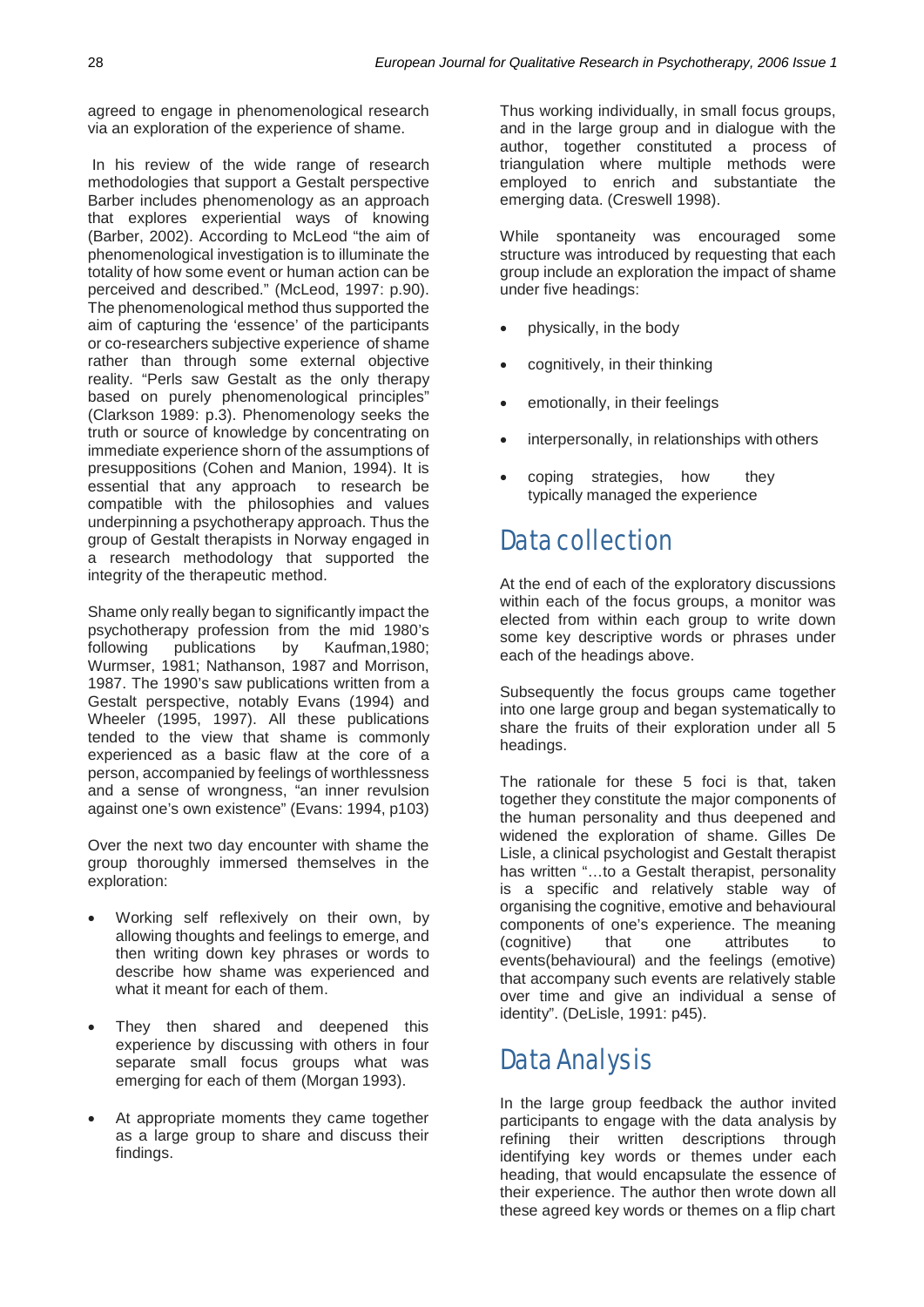so that there was a list of key words arranged in 5 separate columns thus:

#### **Emerging Descriptive Words**

| <b>Bodily</b><br>experience | Thoughts Feelings | Relationships | Coping<br>Strategy |
|-----------------------------|-------------------|---------------|--------------------|
|                             |                   |               |                    |

#### **Findings**

In the next phase of the research process the participants or co-researchers (Reason 1994), were invited to return to their small groups and, based on the key words, work collaboratively to produce a combined textural description and structural description of the essence of the experience of shame (Colaizzi, 1978).

The descriptions (findings) from each focus group were then written down on flip chart (see appendix 1) for discussion in the large group, after which the findings were further refined when the large group as a whole, i.e., 21 participants, worked collaboratively to arrive at a composite textural and structural description of the essence of the experience of shame which is reproduced below:

"Shame for a group of Gestalt therapists in Norway is a lonely, isolating experience in which a person feels exposed, vulnerable, fearful and worthless through a deep sense of being fundamentally wrong/flawed. This can produce a range of physical symptoms such as blushing, blocked breathing, muscular contractions and pains. This in turn provokes a variety of coping strategies including giving up on self or other(s) or blaming others with attempts to redeem oneself by fighting back, being seen as clever and successful but always on the inside feeling vulnerable to being overwhelmed by the shame these adaptations/defences are trying tocontain."

#### **Discussion**

At the close of the two days the group reflected on the research process and unanimously agreed it had been challenging and exhausting. However they also had a deeper understanding of the nature of the phenomenological approach to research because, as one member put it, to the acclaim of the group, "we have lived it, we have engaged with the process and taken in the theory at the same time".

They also became aware that the process of data analysis was eclectic, there was no 'right way' but each engagement with the process, if it is creative will suggest it's own method of analysis. (Tesch, R. 1995).

Very important to the participants was that their understanding of the emotion of shame, together it's impact on themselves and their clients, had also been deepened substantially and would, in turn, inform their clinical practice. It is here that the phenomenological approach by facilitating a deep immersion in an experience is especially beneficial to clinical practice through enhancing and deepening the psychotherapist's capacity for empathy with regard to the experience inothers.

Discussion also emerged spontaneously about the problems inherent in this approach to research, particularly the time consuming and thus expensive nature of the process.

As the author of the research project I also experienced a deeper engagement with the research process giving myself permission to adapt the procedure and stray from the basic 'plan' as I went along, so as to respond more phenomenologically in the moment, and specifically encourage deeper levels of reflection in and between the small groups and the large group. As the participants interest in the theme deepened so did their commitment to the research process, and this gave me confidence to request more frequent movement between focus group discussion and the large group discussion.

#### Syracuse, Sicily

Subsequently in 2003 I was invited to teach research methods to a Gestalt training group in Syracuse, Sicily. Again permission was obtained from the group to use the process in any publication. On this occasion there were 50 participants, 42 females and 8 males. Somewhat daunted by the size of the group I initially decided to follow the same procedures as with the group in Norway, which had been tried and tested (see appendix 2). However again my confidence grew with the groups deepening engagement with the process and so I gave myself permission for further experimentation, e.g., requesting each small focus group to think of a metaphor to describe the experience of shame. My thinking was that use of metaphor might free participants from more conventional thought form to the more evocative and intuitive and add poignancy to the descriptions of the experience of shame. Readers may determine for themselves whether or not this was successful by reading through the listbelow:

- shifting sands
- a worm that can hide under a stone
- a Greek statue naked and still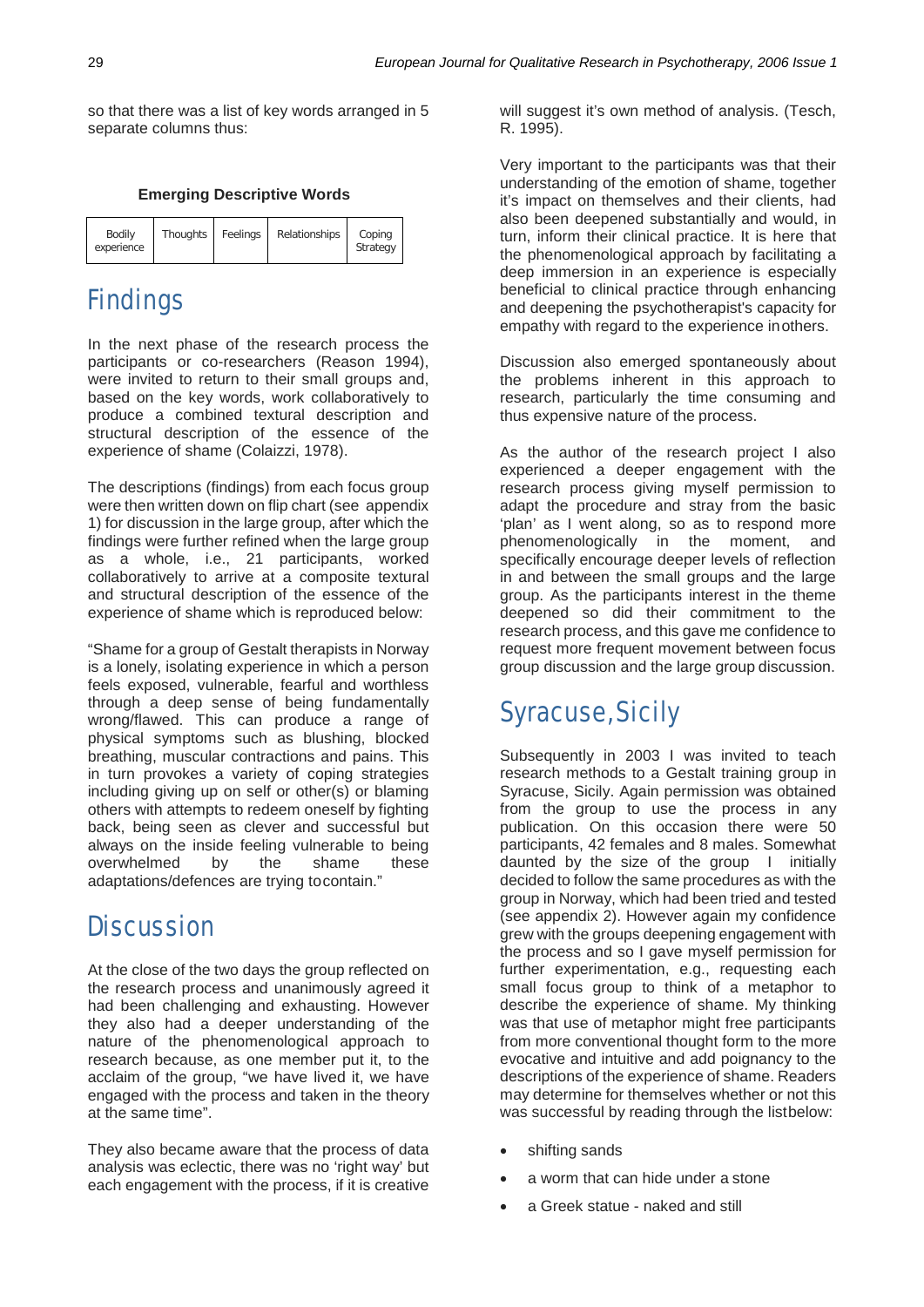- a naked body covered in a transparent bloodred veil
- the naked one
- a child who closes his eyes so as not to be seen
- the turtle who keeps it's head inside the shell
- change into a lion or an insect
- a time machine to go back and change he situation
- a burning fire

## Palermo, Sicily

In early June 2005 I ran a three day workshop on 'Jealousy, Envy and Shame' in Palermo, Sicily, during which I invited the 48 participants to form 8 eight small focus groups and collaboratively work to produce metaphors which would, for them, encapsulate the experience of shame. Permission was obtained from the group to publish their responses below:

- crossing a broken bridge
- walking through molasses
- everyone can see your open zip
- exposed fish in a bowl unable to defenditself
- turtle inside it's shell
- chameleon
- the ground opens and swallows you up
- empty clothes with no substance
- a snail
- the three monkeys
- talk across embarrassing TV pictures
- **ostrich**
- peacock with no feathers
- myth of narcissists turned upside down
- a plain rock surrounded by precious stones
- spotlight on a scarecrow
- in an elevator in pyjamas, others in suits
- to hide the sun with a net
- hidden in a labyrinth

### Scarborough, England

In mid June 2005 I ran a three day workshop on Shame for 21 trainees (12 Gestalt trainees and 9 Integrative trainees) in Scarborough, England. I

invited them to pair off in couples (with one threesome) and produce metaphors which for them would encapsulate the experience of shame. Permission was obtained from the group to publish their responses below:

- something the cat left on the carpet
- you did it again Charlie Brown!
- feeling like a leper
- durrh!?
- feeling like a piece of shit
- something stuck to the bottom of your shoe
- feeling naked in a crowd
- wishing the ground would swallow you up
- wishing you were dead

#### Prague, Czech Republic

In late September 2005 I was invited to teach qualitative research methods to a group of psychotherapists in Prague (7 male and 5 female). I first encouraged them to engage in an exploration of shame along the same lines as with the group in Oslo, except that time constraints meant we ended with three small group composite textural and structural descriptions. One description is printed below and the remaining two can be found in appendix 3. The description below also includes some enriching and evocative metaphor, although this was not specifically requested.

"Shame is an experience which appears in situations when one expects to be evaluated by others, present or imagined. It manifests on different levels: the body is tight, rigid, as if imprisoned in armour inside of which there is a storm! It can appear as trembling, heart beating, sweating etc. On the emotional level one feels fear, anxiety and hopelessness as if falling down into something, trying to catch something. At the same time thoughts emerge like: 'I am worth nothing'; 'I am an idiot'; 'everything is my fault'. He/She is afraid that their valuelessness will be discovered by others and these thoughts will swallow all other thoughts. One tries to escape the situation by withdrawing into one self or leaving. If this is not possible one tries to overcome the paralysis by activity which is chaotic and clumsy or by trying to keep in a formal role. Generally one feels lonely, separated from the surrounding world and lost in one self".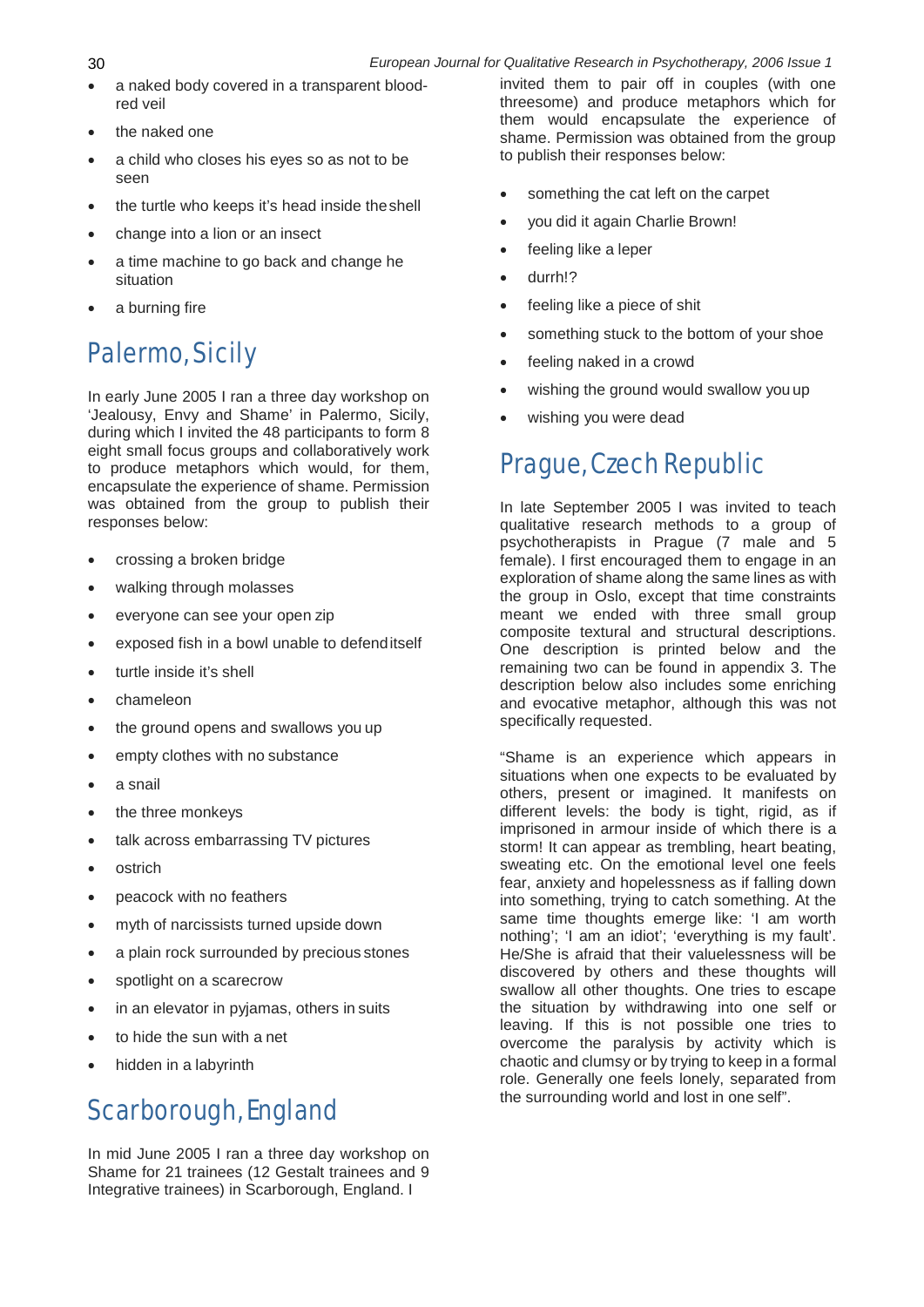# **Validity**

A phenomenological methodology falls clearly within the qualitative research paradigm where questions regarding validity have been "….championed, translated, exiled, redeemed, and surpassed" (Emden & Sandelowski, 1998, p.207). Quantitative research with it's emphasis on the so called 'detached' observer based in the empiricist tradition of Comte, Mill, Durkheim, Newton and Locke involves testing a theory which is composed of variables and analysed by statistical procedures. The exploration of the experience of shame does not lend itself to objective measurement, even if that were possible!

Nor does the exploration of shame begin with a hypothesis to test but rather seeks to describe the essence of the experience of shame for a particular group of Gestalt therapists.

Generalizing to a wider population is not the aim of the endeavour and because qualitative research is based on entirely different epistemological and ontological assumptions compared to quantitative research, I agree with Hammersley that validity criteria of the quantitative perspective are inappropriate to an exploration of the essence of an experience. (Hammersley, 1992).

Of course not all quantitative and qualitative validity approaches are incompatible but need to be combined in a carefully and mutually supportive manner (Maxwell, 1992).

#### Conclusion

The following short but inspired piece sufficiently encapsulates for me the wisdom of experiential learning and the phenomenological perspective:

'If you have not lived through something, it is not true' (Kahir, 1997, quoted by Barber, 2002).

Engaging in experientially based 'hands on' research teaching in Oslo and Syracuse, and subsequently collecting further research data in Palermo, Scarborough and Prague was a positive and rewarding experience for me. Participants appeared to achieve a competent level of assimilation of the theory and practice of the phenomenological method as well as gain a deeper appreciation of the emotion of shame. One hundred and fifty two (152) adults from four nations - Norway, Italy, England and Czech Republic - provided a considerable level of consistency, across four fairly diverse cultures, Oslo, Syracuse, Palermo, Scarborough and

31 *European Journal for Qualitative Research in Psychotherapy, 2006 Issue 1* Prague, in their descriptions of how shame is experienced.

> Male and female participants worked together in mixed groups so that differences in gender, while not apparent, were not actually explored. However, based on several years of teaching about shame and working with it as a theme in psychotherapy, I surmise that generally speaking females tend to defend against feeling shame by blaming the other, while males tend to get angry with frequent escalation to rage. This generalisation, and its exceptions, might be a focus of further research.

> All five groups of participants have an above average capacity for emotional literacy due to their psychotherapy education and personal therapy. This could be a significant factor in the willingness of participants to engage in the research process? Arguably the ease with which participants did so engage might also reflect the fact that the practice of psychotherapy is itself akin to phenomenological research, to the extent that each therapy session is an invitation to the client to explore and raise their awareness?

#### **Bibliography**

Barber, P (2002) Gestalt – A Prime Medium for Holistic Research and Whole person Education. *British Gestalt Journal, Vol 11, No 2, p78-90.*

Clarkson. P. (1989) *Gestalt Counselling in Action.* London: Sage

Cohen, L and Manion, L. (1994) *Research Methods in Education (4th Edition)* Routledge, London.

Colaizzi, P.F. (1978) *Psychological research as the phenomenology's views it*, in R.S. Valle and M. Kings (eds) *Existential-Phenomenological Alternatives for Psychology*. Oxford University Press.

Creswell, J.W. (1998) *Qualitative Inquiry and research Design: Choosing Among Five Traditions*. London: Sage.

Delisle, G. (1991) A Gestalt Perspective of Personality Disorders. *British Gestalt Journal, Vol 1, No 1, p42 -50*

Evans, K (1994) Healing Shame. A Gestalt Perspective. *Transactional Analysis Journal Vol 24, No 2, p 103-107*

Hammersley, M. (1992) *What's wrong with ethnography? Methodological exploration*. London: Routledge.

Kahir. (1997). In Bly, R. (Ed), Beacon Press, Boston.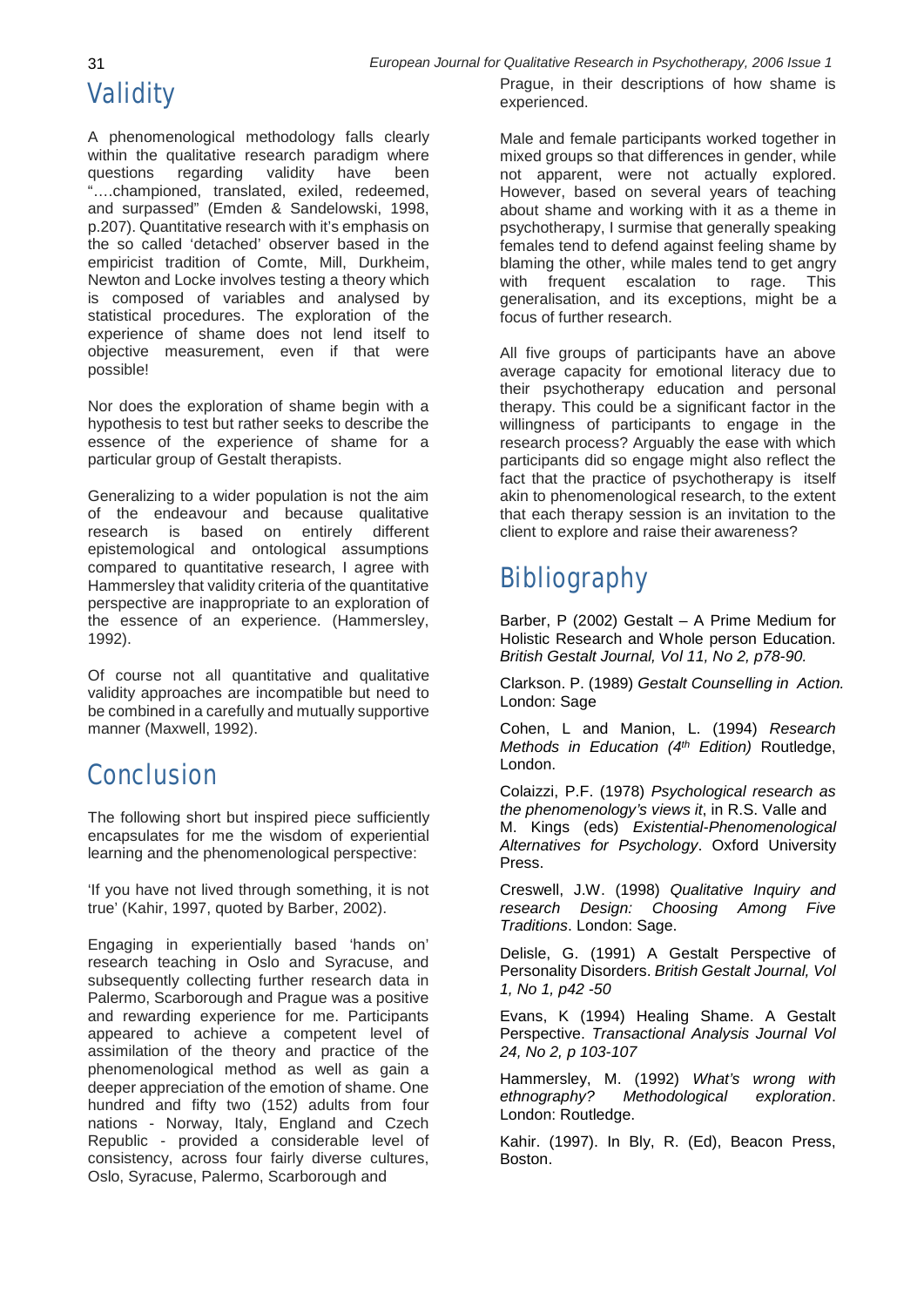Kaufman, G (1980) *Shame: The Power of Caring*. Schenkman, Rochester, Vermont.

Maxwell, J.A. (1992) *Understanding and validity in qualitative research*. *Harvard Educational Review, 62, p279-299,*

McLeod, J (1994) *Doing Counselling Research.* London: Sage

Morgan, D.L. (1993) *Successful Focus Groups: Advancing the State of Art*. London: Sage

Morrison, A.P. (1989) *Shame: The Underside of Narcissism.* The Analytic Press, Hillsdale, New Jersey.

Moustakis, C. (1994) *Phenomenological Research*. Sage Publications.

Nathanson, D.L. (Ed.) *The many Faces of Shame*. Guildford Press, New York.

Reason, P. (1994) *Participation in Human Inquiry*. London: Sage

Tesch, R. (1995) *Qualitative Research: Analysis Types & Software Tools*. Hampshire UK: The Falmer Press.

Wheeler, G. (1995) Shame in Two Paradigms of Therapy. *British Gestalt Journal 4,2,p76-85*

Wheeler, G (1997) Self and Shame: A Gestalt Approach. *Gestalt Review, 1,3,p2210244.*

Wurmser, L. (1981) *The Mask of Shame.* John Hopkins University Press, Baltimore

#### Appendix 1 (Norway)

Four small group textural and structural description of shame from Norway (5 members x 3 groups ; 6 members x 1 group):

"Shame is an experience which may involve embarrassment, being exposed, loss of control, vulnerability, sensory and motor changes. It can involve feelings of loneliness, sadness, humiliation and a feeling of being swallowed up and disappearing which may lead to self supporting and self destructive (fight and flight) thinking and a loss of trust and the developing of coping strategies like avoiding, complying, fighting, self blaming"

"Shame is to be basically wrong, exposed, out of control and have a negative body image. This can lead to different coping strategies such as playing roles, avoiding or fighting. Shame is experienced in the body- cold sweats or heat, lack of energy; in the emotions- fear and anxiety and in the way of thinking - out of control thoughts/fantasies"

"Shame is a feeling of being basically wrong, losing control, being exposed and this leads to isolation, lack of trust, fear and adapting at any price. It is also an experience that leads to fighting, self blaming, self ridiculing, being clever, avoiding and complying. And it is experienced through bodily sensations like muscle control, pain, blushing, cold sweats and sensory changes"

"Shame is being flawed and bad at the core of self. It is feeling ugly and loneliness and full of fear. You can't trust and you pretend and fight or give up. It is wanting to hide and not live".

### Appendix 2 (Syracuse, Sicily)

Seven small group textural and structural descriptions of shame from Italy (7 members x 6 groups and 8 members x 1 group):

"Shame is a sudden disagreeable emotional experience rising from a relationship, felt as embarrassing which gives birth to feelings from inferiority and inadequacy negatively influencing one's self image. Which can also gives somatic reactions e.g., blushing etc. shame may cause reactions of isolation and rage and ambivalence towards the environment and that closeness or openness to others.

"Shame is an experience involving physical, emotional, cognitive and behavioural sphere of the individual in their interactions with the environment. It is a complex experience which may activate on a physical realm – reactions as accelerated heart beat, blushing, sweating, dry throat, trembling etc and related to the emotional aspects – rage, anxiety, fear, feeling of inadequacy, humiliation, embarrassment, guilty etc. The individual may activate several ways to react: closeness or openness to the environment. Go inside one self and detach from the environment or apologising or looking for compensation or justification and putting the responsibility and shame on the others"

"Shame is a situation in which primary emotions are experienced such as – rage and fear expressing on a physical level activating the neuro vegetative system. One wants to escape or come back to cancel what happened and one<br>feels in other ways unable, extremely feels in other ways unable, extremely embarrassed. All these generate an experienced loss of the self, a diminished self esteem, and a damage in the self image. Consequently one needs to redefine, reframe or mend this breaking".

"Shame is a personal; state inducing the sphere of feelings originating in a relational context and it involves what is received from the cultural environment. It is experienced when one says or does something irrelevant within the context or in